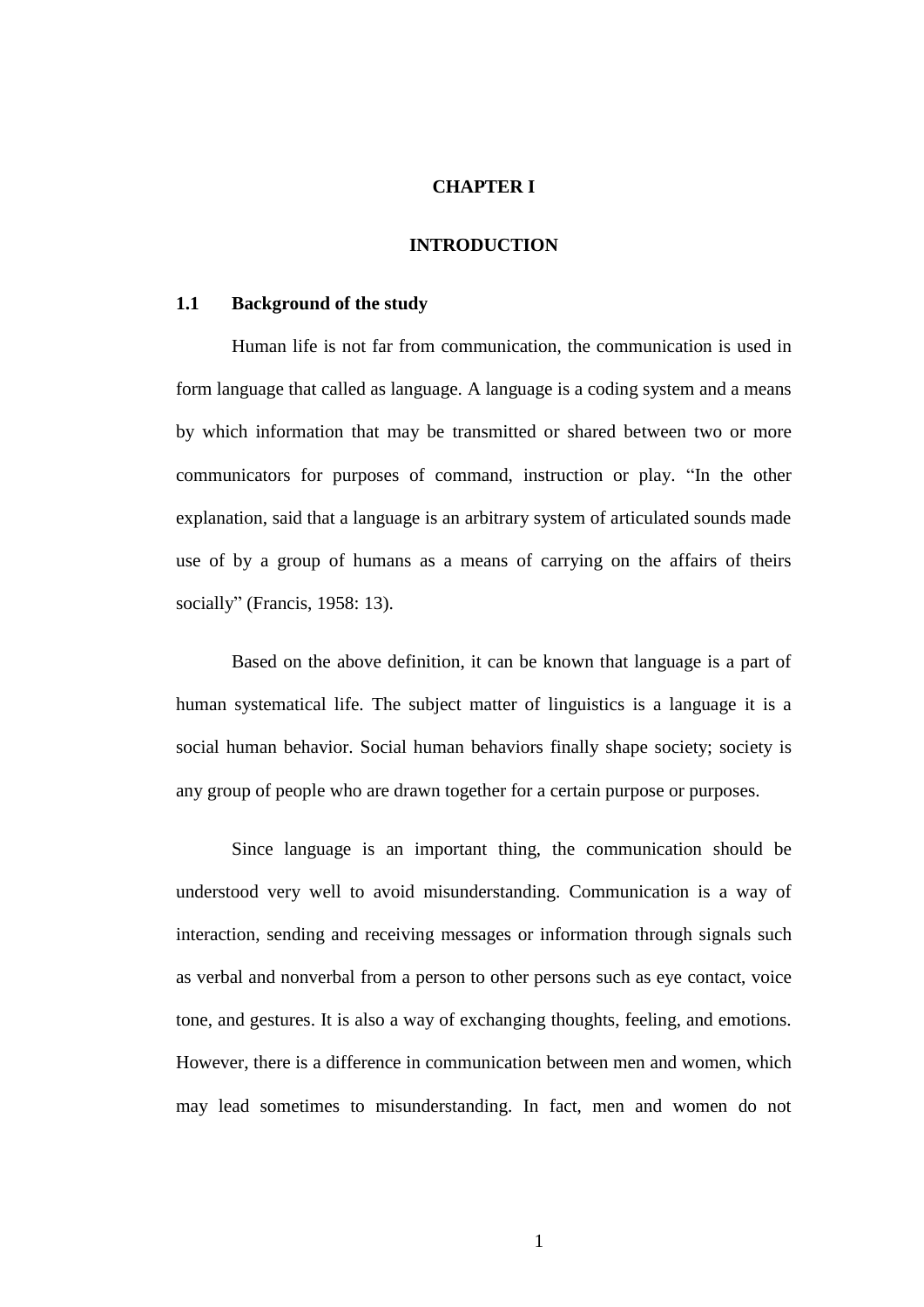communicate in the same way because they interpret the same messages differently.

Many linguists study about the linguistic behavior between men and women. They have found that men and women used their different language with their own characteristics. *Women and men do not speak in exactly the same way as each other in the community* (Holmes, 1995: 164). Both of men and women have their own characteristic and behavior in the society so it can make them become different in some aspect, especially in the way they use a language. There are many factors that caused the difference of language that used by men and women. Men and women have different role and status in the society. The way of their thought and then represent it into a language is also different. Holmes in her sociolinguistics research found that the sex difference in a language is one aspect of linguistic difference in the society reflecting social status or power difference. Both men and women use the different language in order to show their power and place in the society. Those are difference in the choice of word, vocabulary, and grammar used.

Robin Lakoff is the writer of the book *Language and Women's place*. Her book becomes the reference for many linguists who want to study about women"s language. Lakoff said that men and women have different speech function. *Women experience linguistic discrimination in two ways: in the way they are taught to use language, and in the way general language use treats them* (Lakoff 1975: 46). Women have complicated place in using a language. As Lakoff said that sometimes women language shows their powerlessness and weakness.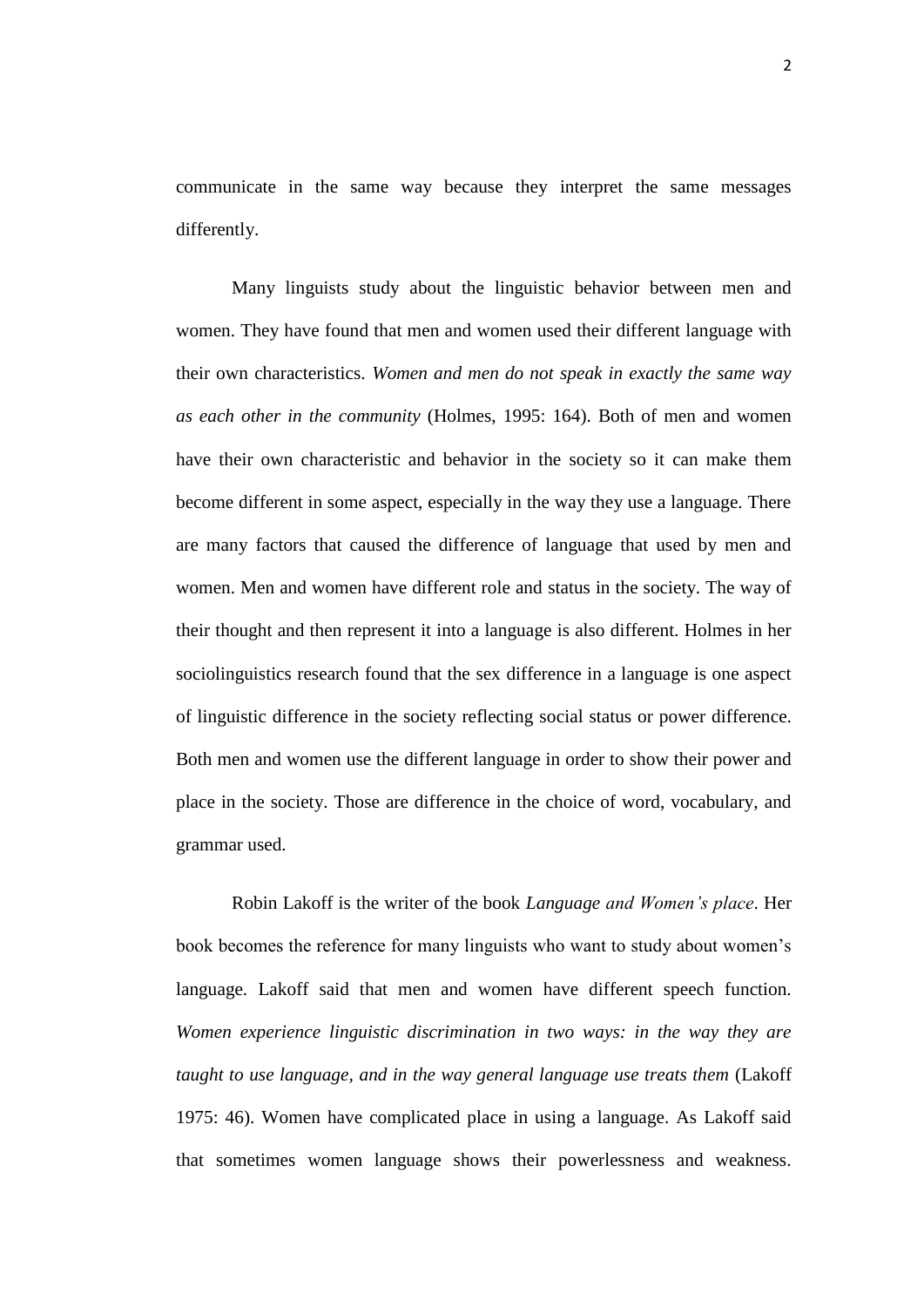Women have to use a language in order to show their femininity rather than masculinity. Women sometimes use certain features of speech as their language choices. Lakoff analyzed that there are ten types of speech features that commonly used by women than men that based on her intuition and observation. Those speech features are lexical hedges fillers, tag question, rising intonation on declaratives, "empty" adjectives, specialized vocabularies (precise colors terms), intensifiers, 'hypercorrect' grammar, 'superpolite' form, avoidance of strong words, and emphatic stress. Those speech features are commonly used by women in their communiction.

One of the ways to study about women language is the dialogues in the movie. Margaret Thatcher is the main character of The Iron Lady in the movie. Movie is the reflection of the real condition in a society particulary women language. Margaret Thatcher is the longest serving Prime Minister in the United Kingdom of the 20th century. This study will analyze women speech features that is used by the main character in the movie. The movie is interesting because it is based on the life of Margaret. The Iron Lady is a movie of the British biographical film. Most of the scene in this movie is about the struggle of Margaret who becomes the prime minister in the United Kingdom for four times. The Iron Lady wins many awards, like in Academy Award, Golden Globe and Emmy Award. By doing this research, the writer will find the women"s speech features that is used by the main character. The data will look at the utterances in some settings in this movie, for instance she gave speeches, when she talked with her husband, talked with children and family. The language used in many ceremonial scene like when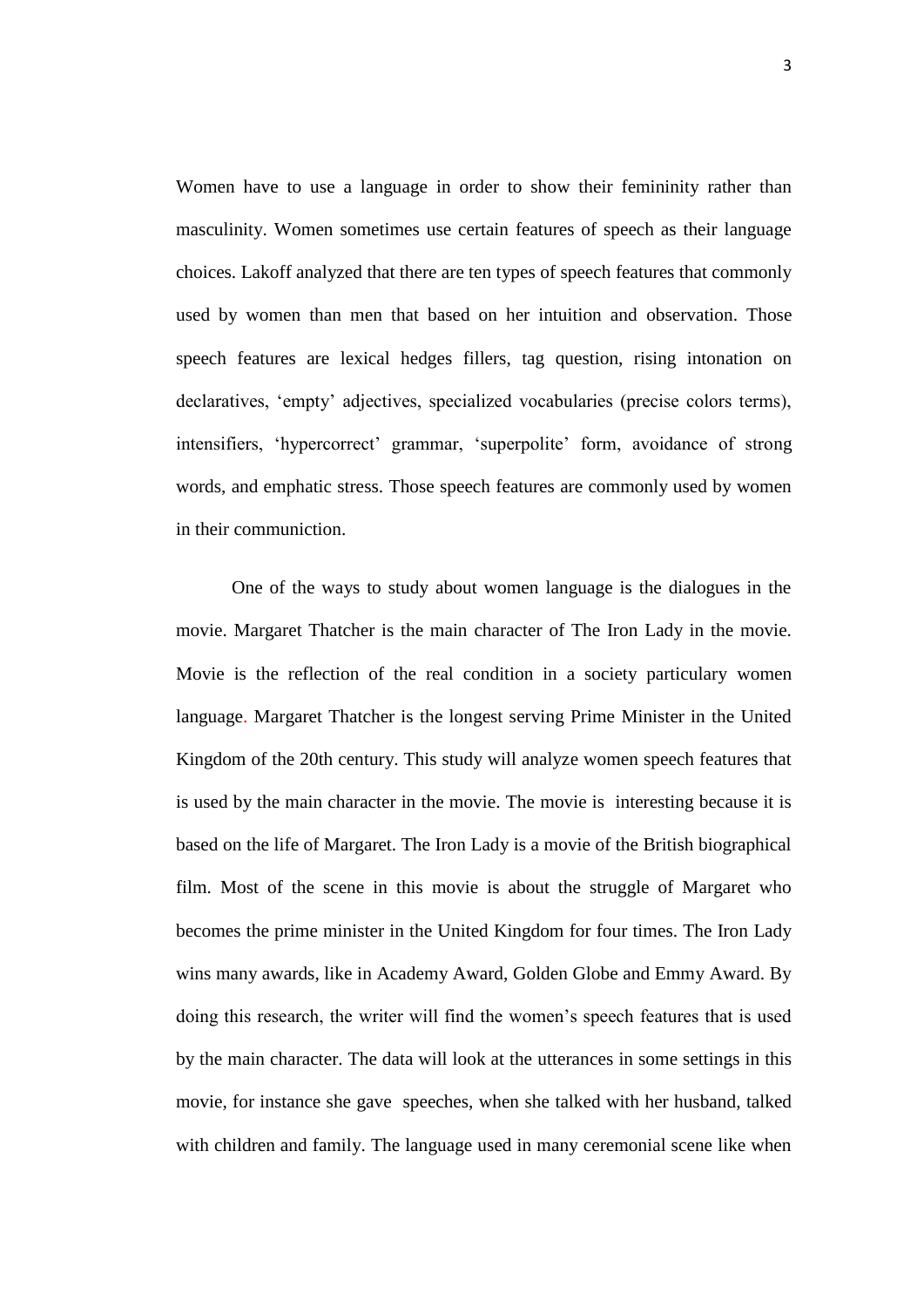she tried to solve some problems in UK. The languages classified into ten women"s speech features according to Lakoff"s theory. The writer will deeply analyze ten types of women speech features used by main character.

Lakoff"s theory of women"s language shows that women tend to use language of powerlessness and weakness however this research is going to analyze the language features of woman leader who is being respected by many British people at that time. The writer will analyze how the iron lady like Margaret used ten types of women speech features. This research will see weather the iron lady used the speech features shown in her aversive, powerless, and weakness. Lakoff"s theory has been chosen in this study because the theory is more complete and specific than other theories. The writer asumes that Lakoff"s theory is suitable to investigate deeply especially the main character.

The following is the one of the example of analyzing data:

(The conversation among Carol and Margaret).

Carol :No one is saying that.

Margaret :If I can't go out to buy a pint of milk then what is the world Coming to. *Really Carol*, please don't fuss about it. You've always been like this, fuss fuss fuss. You must find something better to do with your time. It's most unattractive in a woman. When I was your age the last thing I wanted to do was fuss around my mother.

In the dialogues between Margaret and her daughter Carol is having a little debate. Carol is afraid of her Mom because Margaret went outside alone in the morning. Carol wanted to remind her Mother not to go alone. On the other hand, Margaret dislike the way Carol treated her. Margaret wanted her daughter Carol knew her serious utterence that Carol not to fuss about her condition, so Margaret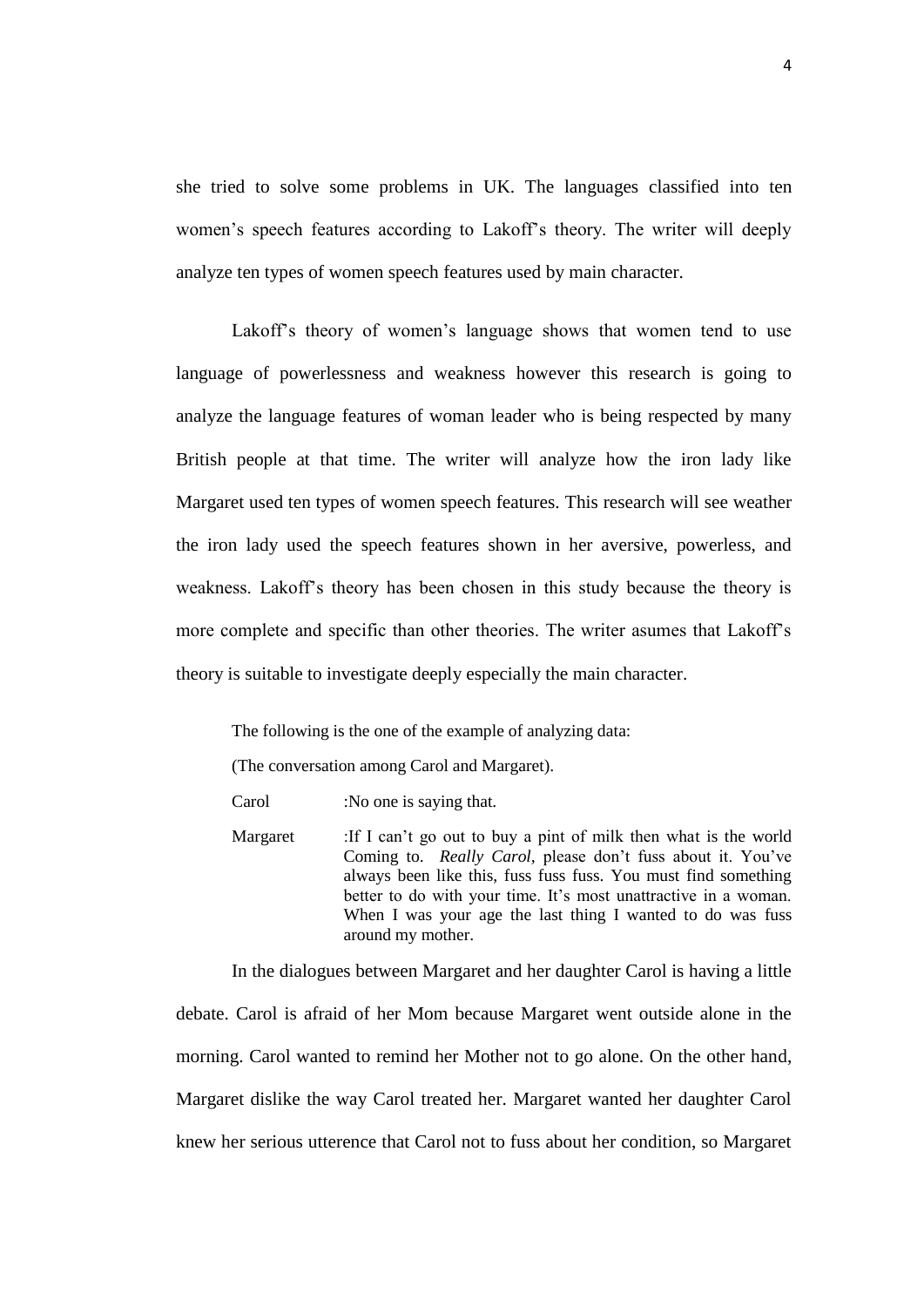used the intensifiers *really* that has function to make the addressee took seriously about what is said by the speaker. Lakoff said intensifiers is one of woman speech features because subsituting an intensifier like so for absolute superlative like *very, really, utterly* seem to be way of backing out of committing oneself strongly to an opinion.

# **1.2 Statements of Problems**

- 1. What women"s speech features are used by main character in Iron Lady Movie?
- 2. What are the dominant women"s speech features used by the main character in Iron Lady Movie?

### **1.3 Objectives of the Study**

- 1. To describe what are women"s speech features used by the main character.
- 2. To describe the dominant women"s speech features used by the main character.

#### **1.4 Significance of the Study**

By conducting this research, the writer hopes that this study will help readers to be familiarities with aspect of sociolinguistics especially women speech features. It is also hoped that the readers will know ten speech features that applied in the movie. This is also can be used as reference to other researchers who want to study more deeper about women speech features.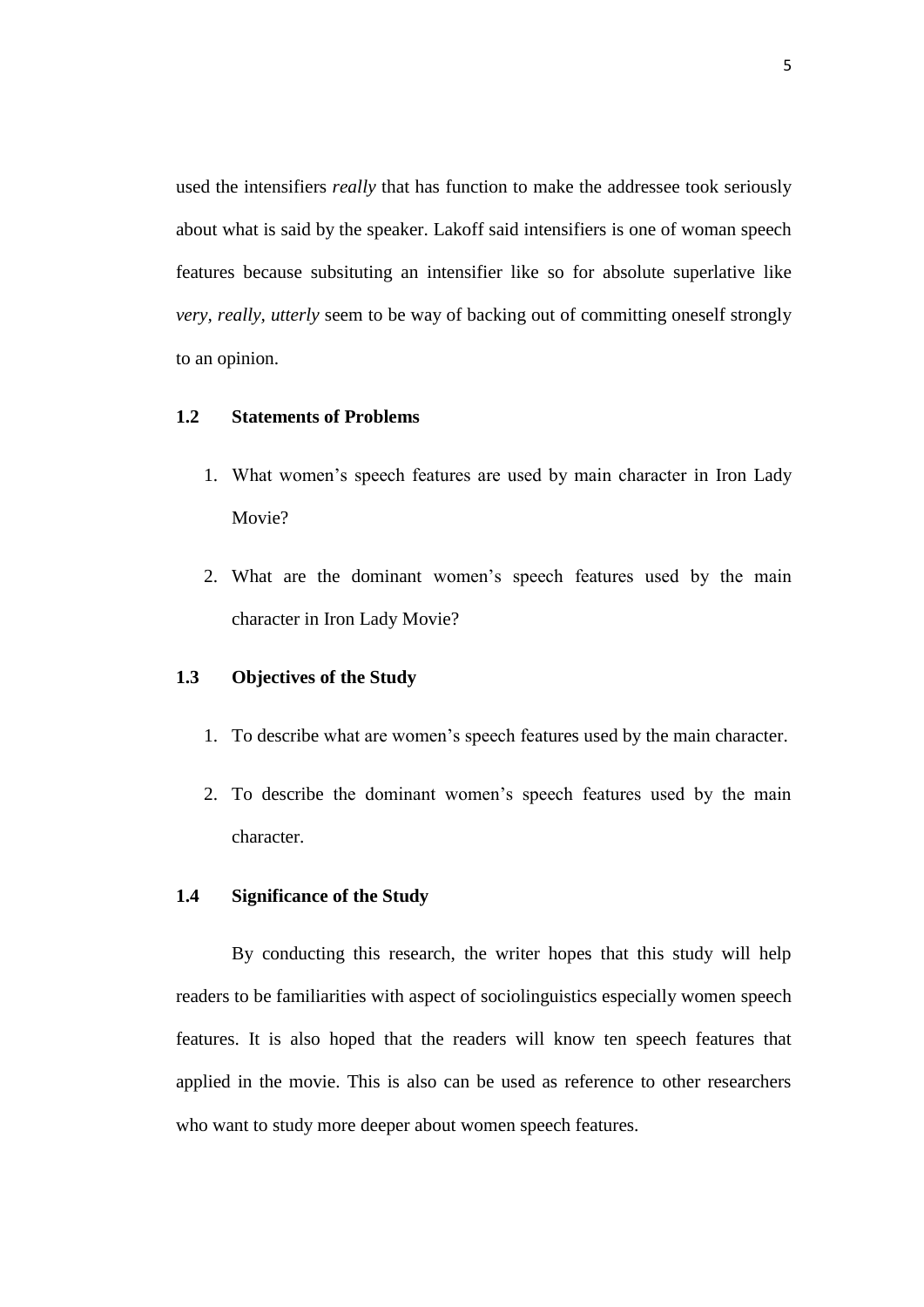## **1.5 Scope and Limitation of the Study**

This research is sociolinguistic study, which focuses on women speech features that are used by main character that is Margaret Thatcher in The Iron Lady movie. To Avoid this research becomes too broad, the researcher concern on ten types of women speech features according to Lakoff. They are lexical hedges fillers, tag question, rising intonation on declaratives, 'empty' adjectives, specialized vocabularies (precise colors terms), intensifiers, "hypercorrect" grammar, "superpolite" form, avoidance of strong words, and emphatic stress. The data is taken from the utterances that are used by main character.

### **1.6 Definition of Key Terms**

- **1. Language :** Language as a system of arbitrary symbols used for human communication (Hatch, 1992:1)
- 2. **Women language :** Women"s language has afoundation to show attitude which reflects women is marginal subject to the serious concern of life (Lakoff, 1975 ; 45).
- 3. **Women's Speech Features :** Some certain features more commonly used by women than men in the way they are speaking. Those features are divided into ten features include lexical hedges fillers, tag question, rising intonation on declaratives, "empty" adjectives, specialized vocabularies (precise colors terms), intensifiers, "hypercorrect" grammar, "superpolite" form, avoidance of strong words, and emphatic stress.